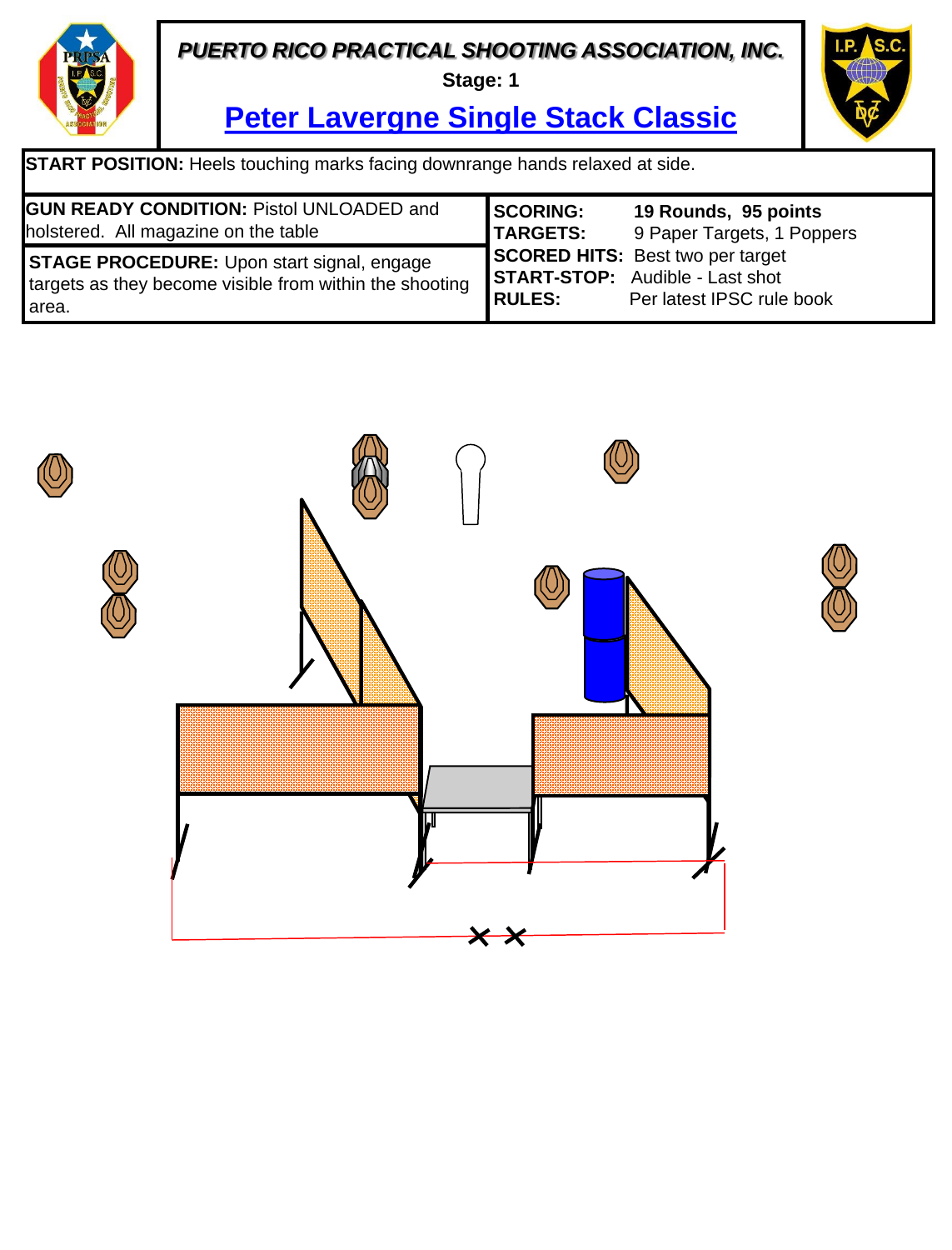**Stage: 2**



**Peter Lavergne Single Stack Classic**

| <b>START POSITION:</b> Inside of Box A both wrist above respective shoulders facing up range.                                                                                                      |                                    |                                                                                                                 |  |  |
|----------------------------------------------------------------------------------------------------------------------------------------------------------------------------------------------------|------------------------------------|-----------------------------------------------------------------------------------------------------------------|--|--|
| <b>GUN READY CONDITION: Pistol loaded and holstered.</b>                                                                                                                                           | <b>SCORING:</b><br><b>TARGETS:</b> | 12 Rounds, 80 points<br>3 Paper Targets,                                                                        |  |  |
| <b>STAGE PROCEDURE:</b> Upon start signal, engage<br>targets with two shot minimum from within the shooting<br>area, then make a mandatory reload and engage<br>targets with minimum 2 shoot each. | <b>RULES:</b>                      | <b>SCORED HITS: Best Four per target</b><br><b>START-STOP:</b> Audible - Last shot<br>Per latest IPSC rule book |  |  |



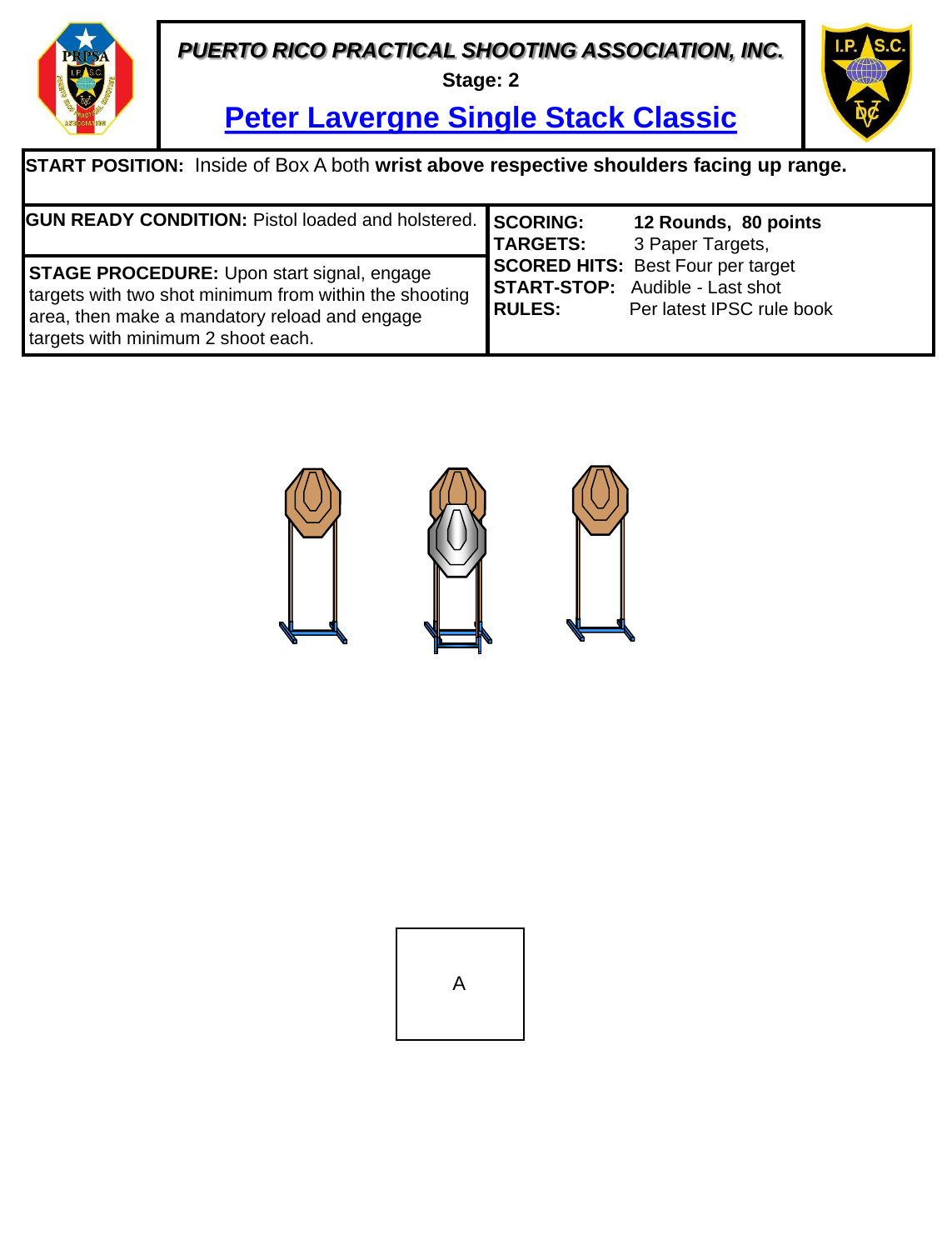**Stage: 1**



**Peter Lavergne Single Stack Classic**

**START POSITION:** Anywhere inside the shooting area.

| <b>GUN READY CONDITION: Pistol loaded and holstered. SCORING:</b>                                                       | <b>TARGETS:</b> | 22 Rounds, 110 points<br>10 Paper Targets 2 Steels,                                                            |
|-------------------------------------------------------------------------------------------------------------------------|-----------------|----------------------------------------------------------------------------------------------------------------|
| <b>STAGE PROCEDURE:</b> Upon start signal, engage<br>targets as they become visible from within the shooting<br>l area. | <b>RULES:</b>   | <b>SCORED HITS:</b> Best two per target<br><b>START-STOP:</b> Audible - Last shot<br>Per latest IPSC rule book |